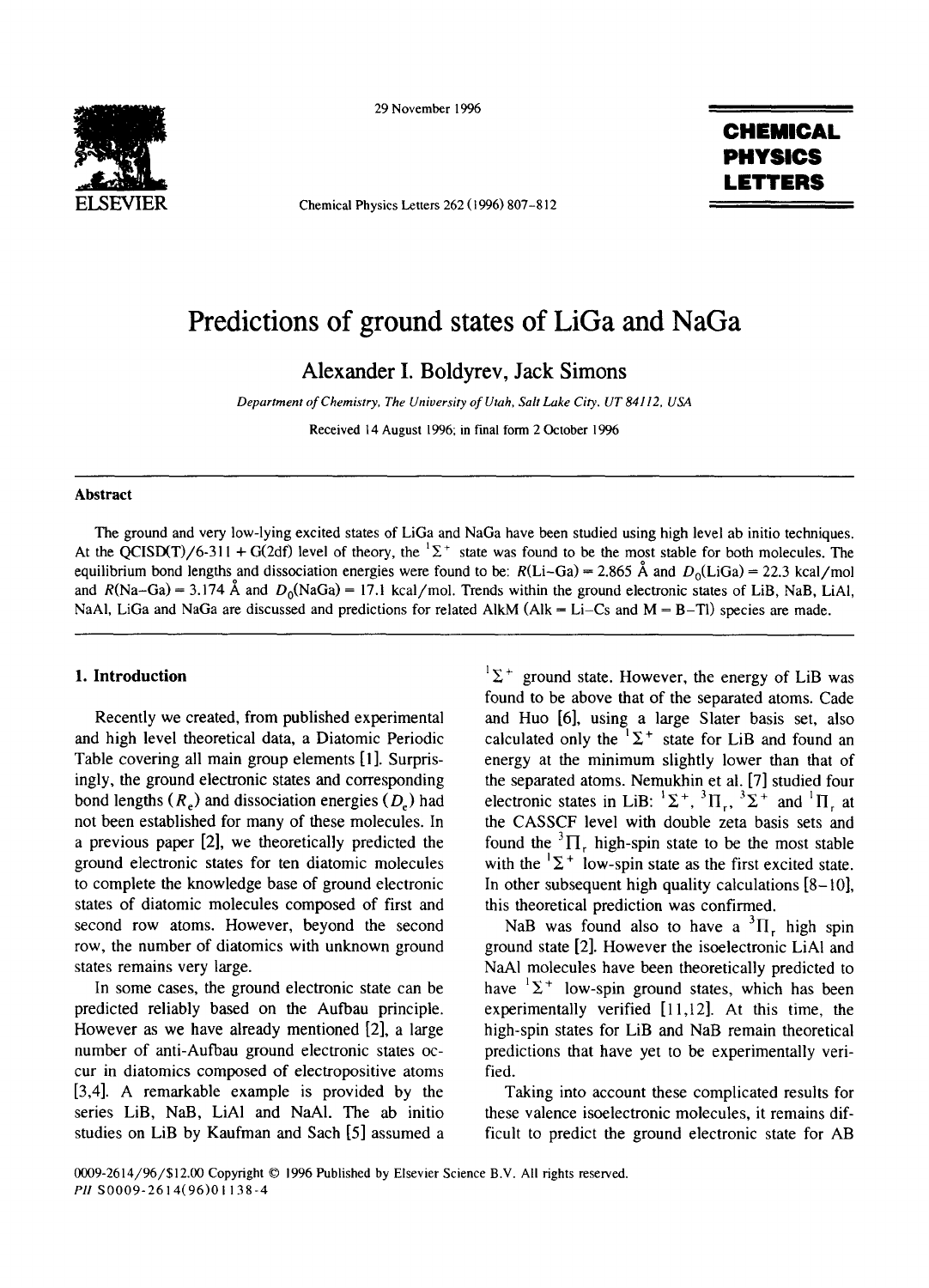**molecules, in which A is an alkali metal atom Li, Na, K, Rb, or Cs and B is Ga, In or T1, because, while the electron affinities (EA) and ionization potentials (IP) change regularly in the Li-Na-K-Rb-Cs series, they vary irregularly in the B-AI-Ga-In-T1 series [13,14]. We therefore undertook the task of using high level ab initio methods to predict here that LiGa and NaGa (and probably KGa, RbGa and CsGa) have low-spin singlet ground electronic states.** 

## **2. Computational details**

**The bond lengths and harmonic vibrational frequencies were optimized using analytical gradients [15] and polarized split-valence basis sets of 6-311 +**   $G^*$  and  $6-311 + G(2df)$  [16-19] quality at the corre**lated MP2(full) (UMP2(fuI1) for open-shell systems),** 

**Table** 1  $\mathbf{u} = \mathbf{v}$  and  $\mathbf{v} = \mathbf{v}$  and  $\mathbf{v} = \mathbf{v}$ **Calculated molecular properties of the lowest LiGa and LiGa + states** 

**QCISD and QCISD(T) [20] levels of theory. The UHF wave functions for open-shell systems were spin-projected to produce pure spectroscopic states (PUHF, PMP2, PMP3 and PMP4) [21,22]. All calculations were carried out with the GAUSSIAN 94 [23] suite of programs and the core orbitals were kept frozen in all correlated calculations unless otherwise specified.** 

## **3. Ground and lowest excited states of LiGa and NaGa**

**We studied LiGa and NaGa assuming double occupancy for the 100** *valence* **orbital, the two other valence electrons being distributed throughout the**   $2\sigma$ ,  $3\sigma$  and  $1\pi$  valence orbitals giving four possible occupancies:  $1\sigma^2 2\sigma^2$ ,  $1\sigma^2 2\sigma^1 1\pi^1$ ,  $1\sigma^2 2\sigma^1 3\sigma^1$ ,

| Calculated molecular properties of the lowest LiOa and LiOa states                                                                                                                                                                                                                                                                                                                                      |                                                                                                                                                                                                                                                                                                                                                                                                                                                                                            |                                                                                                                                                                                                                                                                                                                                                                                                                                                                                    |                                                                                                                                                                                                                                                                                                                                                                                                                                  |  |  |  |  |
|---------------------------------------------------------------------------------------------------------------------------------------------------------------------------------------------------------------------------------------------------------------------------------------------------------------------------------------------------------------------------------------------------------|--------------------------------------------------------------------------------------------------------------------------------------------------------------------------------------------------------------------------------------------------------------------------------------------------------------------------------------------------------------------------------------------------------------------------------------------------------------------------------------------|------------------------------------------------------------------------------------------------------------------------------------------------------------------------------------------------------------------------------------------------------------------------------------------------------------------------------------------------------------------------------------------------------------------------------------------------------------------------------------|----------------------------------------------------------------------------------------------------------------------------------------------------------------------------------------------------------------------------------------------------------------------------------------------------------------------------------------------------------------------------------------------------------------------------------|--|--|--|--|
| LiGa $(^1\Sigma^+)$                                                                                                                                                                                                                                                                                                                                                                                     | LiGa $(^3\Pi)$ .                                                                                                                                                                                                                                                                                                                                                                                                                                                                           | LiGa $(^3\Sigma^-)$                                                                                                                                                                                                                                                                                                                                                                                                                                                                | LiGa <sup>+</sup> $(^{2}\Sigma^{+})$                                                                                                                                                                                                                                                                                                                                                                                             |  |  |  |  |
| $1\sigma^2 2\sigma^2 1\pi^0 3\sigma^0$<br>$MP2(full)/6-311+G'$<br>$E_{MP2}$ = -1931.092401<br>$R_{\star}$ (Li-Ga) = 2.848 Å<br>$\omega_e = 297$ cm <sup>-1</sup><br>$T_{eMP2(full)} = 0.0 eV$                                                                                                                                                                                                           | $1\sigma^2 2\sigma^1 1\pi^1 3\sigma^0$<br>$MP2(full)/6-311 + G'$<br>$E_{MP2} = -1931.090818$<br>$R_e$ (Li-Ga) = 2.594 Å<br>$\omega_e = 320$ cm <sup>-1</sup><br>$\langle S^2 \rangle = 2.018$<br>$T_{eMP2(full)} = 0.04 eV$                                                                                                                                                                                                                                                                | $1\sigma^2 2\sigma^0 1\pi^2 3\sigma^0$<br>$MP2$ (full)/6-311 + G <sup>*</sup><br>$E_{MP2} = -1931.063954$<br>$R_e$ (Li-Ga) = 2.322 Å<br>$\omega_e = 418$ cm <sup>-1</sup><br>$\langle S^2 \rangle = 2.016$<br>$T_{eMP2(full)} = 0.77 eV$                                                                                                                                                                                                                                           | $1\sigma^2 2\sigma^1 1\pi^0 3\sigma^0$<br>$MP2(full)/6-311 + G^*$<br>$E_{MP2} = -1930.913023$<br>$R_e$ (Li-Ga) = 3.019 Å<br>$\omega_e = 214 \text{ cm}^{-1}$<br>$\langle S^2 \rangle = 0.770$<br>$IP_{aMP2(full)} = 4.88 eV$                                                                                                                                                                                                     |  |  |  |  |
| $QCISD/6-311 + G'$<br>$E_{\text{QC}1SD} = -1930.689271$<br>$R_e(Li-Ga) = 2.874 \text{ Å}$<br>$\omega_e = 283$ cm <sup>-1</sup><br>$T_{\text{eQCISD}} = 0.0 \text{ eV}$                                                                                                                                                                                                                                  | $QCISD/6-311 + G'$<br>$E_{\text{QCISD}} = -1930.680980$<br>$R_e$ (Li-Ga) = 2.637 Å<br>$\omega_e = 305$ cm <sup>-1</sup><br>$\langle \bar{S}^2 \rangle = 2.019$<br>$T_{eQCISD} = 0.23$ eV                                                                                                                                                                                                                                                                                                   | $QCISD/6-311 + G'$<br>$E_{QCISD} = -1930.653648$<br>$R_c$ (Li-Ga) = 2.353 Å<br>$\omega_e = 408$ cm <sup>-1</sup><br>$\langle S^2 \rangle = 2.016$<br>$T_{\text{eQCISD}} = 0.96 \text{ eV}$                                                                                                                                                                                                                                                                                         | $QCISD/6-311 + G'$<br>$E_{QCISD} = -1930.504159$<br>$R_e(Li-Ga) = 3.058 \text{ Å}$<br>$\omega_e = 212$ cm <sup>-1</sup><br>$\langle S^2 \rangle = 0.770$<br>$IP_{aQCISD} = 5.04$ eV                                                                                                                                                                                                                                              |  |  |  |  |
| $QCISD(T)/6-311 + G(2df)$<br>$//QCISD(T)/6-311 + G(2df)$<br>$R_e$ (Li-Ga) = 2.865 Å<br>$E_{PMP2}$ = -1930.671636<br>$E_{PMP3}$ = -1930. 685429<br>$E_{PMP4} = -1930.690695$<br>$E_{QCISD} = -1930.691426$<br>$E_{QCISD(T)} = -1930.694002$<br>$T_{\rm ePMP2}=0.0~{\rm eV}$<br>$T_{\rm ePMP3}=0.0~{\rm eV}$<br>$T_{\rm ePMP4}=0.0~{\rm eV}$<br>$T_{\rm eQCISD}=0.0~{\rm eV}$<br>$T_{eQCISD(T)} = 0.0 eV$ | $QCISD(T)/6-311 + G(2df)$<br>//QCISD(T)/6-311 + G(2df)<br>$R_e(Li-Ga) = 2.624 \text{ Å}$<br>$E_{\text{PMP2}} = -1930.670004$<br>$E_{\text{PMP3}} = -1930.680509$<br>$E_{\text{PMP4}} = -1930.684389$<br>$E_{QCISD} = -1930.683173$<br>$E_{QC(SD(T))} = -1930.685439$<br>$\langle S^2 \rangle = 2.019$<br>$T_{\rm ePMP2} = 0.04 \text{ eV}$<br>$T_{\rm ePMP3} = 0.13 \text{ eV}$<br>$T_{\rm ePMP4} = 0.17 \text{ eV}$<br>$T_{\text{eQC}ISD} = 0.22 \text{ eV}$<br>$T_{eQCISD(T)} = 0.23 eV$ | $QCISD(T)/6-311 + G(2df)$<br>//QCISD(T)/6-311 + G(2df)<br>$R_e(Li-Ga) = 2.353 \text{ Å}$<br>$E_{\text{PMP2}} = -1930.642719$<br>$E_{PMP3} = -1930.653781$<br>$E_{\text{PMP4}} = -1930.657842$<br>$E_{\text{QC}1SD} = -1930.656489$<br>$E_{QC(SD(T))} = -1930.659049$<br>$\langle S^2 \rangle = 2.019$<br>$T_{\rm ePMP2}=0.79~{\rm eV}$<br>$T_{\rm ePMP3} = 0.86 \text{ eV}$<br>$T_{\rm ePMP4}=0.89~{\rm eV}$<br>$T_{\text{eQCISD}} = 0.95 \text{ eV}$<br>$T_{eQCISD(T)} = 0.95$ eV | $QCISD(T)/6-311 + G(2df)$<br>$//QCISD(T)/6-311+G'$<br>$R_e$ (Li-Ga) = 3.058 Å<br>$E_{\text{PMP2}} = -1930.492704$<br>$E_{\text{PMP3}} = -1930.500606$<br>$E_{\text{PMP4}} = -1930.503769$<br>$E_{QCISD} = -1930.503976$<br>$E_{QCISD(T)} = -1930.504746$<br>$\langle S^2 \rangle = 0.771$<br>$IP_{aPMP2} = 4.87 eV$<br>$IP_{aPMP3} = 5.03$ eV<br>$IP_{aPMP4} = 5.09$ eV<br>$IP_{aQCISD} = 5.10 eV$<br>$IP_{aQCISD(T)} = 5.15 eV$ |  |  |  |  |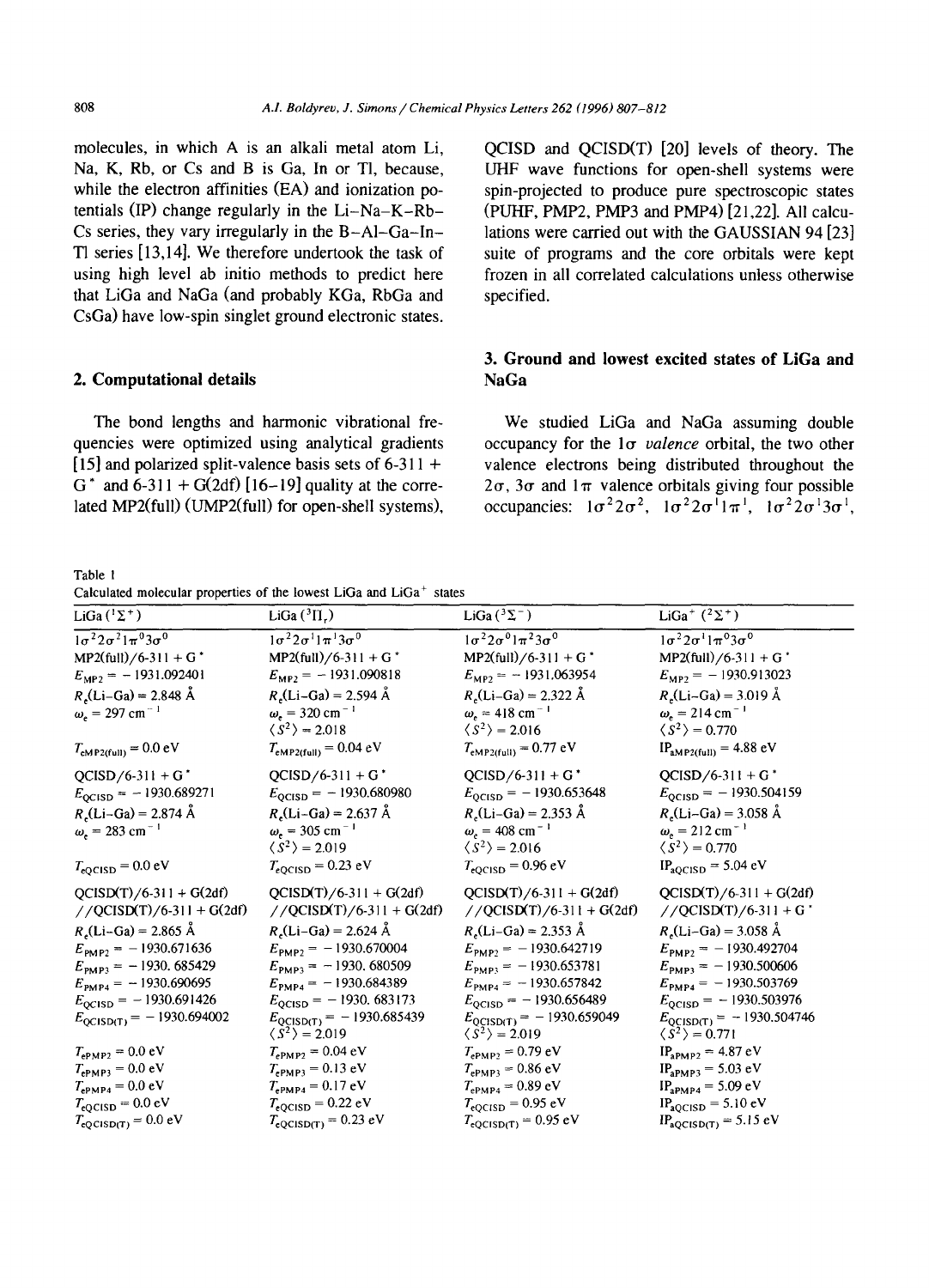and  $1\sigma^2 1\pi^2$ , which lead to several low-lying elec**tronic states:**  ${}^{3}$ H,  $(1\sigma^{2}2\sigma^{1}1\pi^{1}), {}^{1}\Sigma^{+}$   $(1\sigma^{2}2\sigma^{1})$  ${}^{3}\Sigma^{+}$  ( $1\sigma^{2}2\sigma^{1}3\sigma^{1}$ ), and  ${}^{3}\Sigma^{-}$  ( $1\sigma^{2}1\pi^{2}$ ). The first three states have the same  $Li(^{2}S) + Ga(^{2}P)$  asymptote, and the  ${}^{3}\Sigma^{-}$  state has the Li(<sup>2</sup>P) + Ga <sup>(2</sup>P) asymptote. We did not consider the  ${}^{1}$  $\Pi$ .  $(1\sigma^2 2\sigma^1 1\pi^1)$  state because we expect it to be higher in energy than <sup>3</sup> $\Pi_r$  ( $1\sigma^2 2\sigma^1 1\pi^1$ ) and therefore not **important for determination of the ground state. Moreover, in extensive MRCI calculations on LiB, Ricca and Bauschlicher [10] have shown that the**   $singlet$ <sup> $1$ </sup> $II$ , state is substantially higher in energy than the  ${}^3\Pi$ ..

**Results of our calculations for the**  $^1\Sigma^+$ **,**  $^3\Pi$ **, and** results of our electronions for the  $2^{\circ}$ ,  $1^{\circ}$ , the  $3^{\circ}$  states of LiGa and NaGa are presented in Tables 1 and 2, respectively. The  ${}^{1}\Sigma^{+}$  state was **found to be the ground state for both molecules.** The

lowest excited  ${}^{3}$ II, state lies at 5.4 kcal/mol (0.23) **eV) for LiGa and at 5.5 kcal/mol (0.24 eV) for**  NaGa. The  ${}^{3}\Sigma^{+}$  state was found to be repulsive for both species while the  ${}^{3}\Sigma^{-}$  states were found to **have minima 21.9 kcal/mol (0.95 eV) for LiGa and 23.6 kcal/mol (1.02 eV) for NaGa less stable than the ground state.** 

Therefore, for LiGa and NaGa, we found  ${}^{1}\Sigma^{+}$ **low-spin ground states. Our calculated rotational**  constants  $B_e = 9.6718 \text{ GHz (LiGa)}$  and  $B_e = 2.9096$ **GHz (NaGa) and harmonic vibrational frequencies**   $\omega_e = 283$  cm<sup>-1</sup> (LiGa) and  $\omega_e = 152$  cm<sup>-1</sup> (NaGa) **may help in the identification of these molecules in gas phase or matrix isolation experiments. The calculated dissociation energies were found to be**   $D_0(LiGa) = 22.3$  kcal/mol and  $D_0(NaGa) = 17.1$  $kcal/mol$  (at the OCISD(T)/6-311 + G(2df) level

**Table** 2 **Calculated molecular properties of the lowest NaGa and NaGa + states** 

| cancenate molecular properties of                                                                                                                                                                                                                                             |                                                                                                                                                                                                                                                                                    |                                                                                                                                                                                                                                                                                    |                                                                                                                                                                                                                                                                  |  |  |  |  |
|-------------------------------------------------------------------------------------------------------------------------------------------------------------------------------------------------------------------------------------------------------------------------------|------------------------------------------------------------------------------------------------------------------------------------------------------------------------------------------------------------------------------------------------------------------------------------|------------------------------------------------------------------------------------------------------------------------------------------------------------------------------------------------------------------------------------------------------------------------------------|------------------------------------------------------------------------------------------------------------------------------------------------------------------------------------------------------------------------------------------------------------------|--|--|--|--|
| NaGa $(^1\Sigma^+)$                                                                                                                                                                                                                                                           | NaGa $(^3\Pi_r)$                                                                                                                                                                                                                                                                   | NaGa $(^3\Sigma^-)$                                                                                                                                                                                                                                                                | NaGa <sup>+</sup> $(^{2} \Sigma^{+})$                                                                                                                                                                                                                            |  |  |  |  |
| $\sqrt{1\sigma^2}2\sigma^2\sqrt{1\pi^0}3\sigma^0$<br>$MP2(full)/6-311 + G'$<br>$E_{MP2}$ = -2085.617162<br>$R_e(\text{Na-Ga}) = 3.113 \text{ Å}$<br>$\omega_e = 166$ cm <sup>-1</sup><br>$T_{\rm eMP2(full)}=0.0~{\rm eV}$                                                    | $1\sigma^2 2\sigma^1 1\pi^1 3\sigma^0$<br>$MP2(full)/6-311+G'$<br>$E_{\text{MP2}} = -2085.614642$<br>$R_e(\text{Na-Ga}) = 2.957 \text{ Å}$<br>$\omega_{\rm e} = 157$ cm <sup>-1</sup><br>$\langle S^2 \rangle = 2.021$<br>$T_{\text{eMP2(full)}} = 0.07 \text{ eV}$                | $1\sigma^2 2\sigma^0 1\pi^2 3\sigma^0$<br>$MP2$ (full)/6-311 + G <sup>*</sup><br>$E_{MP2}$ = -2085.584093<br>$R_e(\text{Na-Ga}) = 2.660 \text{ Å}$<br>$\omega_e = 218$ cm <sup>-1</sup><br>$\langle S^2 \rangle$ = 2.012<br>$T_{eMP2(full)} = 0.90 eV$                             | $1\sigma^2 2\sigma^1 1\pi^0 3\sigma^0$<br>$MP2(full) / 6-311 + G$<br>$E_{MP2}$ = -2085.446910<br>$R_e(Na-Ga) = 3.358 \text{ Å}$<br>$\omega_e = 118$ cm <sup>-1</sup><br>$\langle S^2 \rangle = 0.767$<br>$IP_{aMP2(full)} = 4.63 eV$                             |  |  |  |  |
| $QCISD/6-311+G'$<br>$E_{QCISD} = -2085.094656$<br>$R_e(\text{Na-Ga}) = 3.176 \text{ Å}$<br>$\omega_e = 152$ cm <sup>-1</sup><br>$T_{\text{eQCISD}} = 0.0 \text{ eV}$                                                                                                          | $QCISD/6-311 + G'$<br>$E_{\text{QC}1SD} = -2085.086550$<br>$R_e(\text{Na-Ga}) = 3.021 \text{ Å}$<br>$\omega_e = 145$ cm <sup>-1</sup><br>$\langle S^2 \rangle = 2.021$<br>$T_{\text{eQCISD}} = 0.22 \text{ eV}$                                                                    | $QCISD/6-311 + G*$<br>$E_{\text{QCISD}} = -2085.056124$<br>$R_e(\text{Na-Ga}) = 2.699 \text{ Å}$<br>$\omega_e = 211$ cm <sup>-1</sup><br>$\langle S^2 \rangle = 2.012$<br>$T_{\text{eQCISD}} = 1.05 \text{ eV}$                                                                    | $QCISD/6-311 + G^*$<br>$E_{\text{QC}1SD} = -2084.92013$<br>$R_e(\text{Na}-\text{Ga}) = 3.408 \text{ Å}$<br>$\omega_e = 117$ cm <sup>-1</sup><br>$\langle S^2 \rangle$ = 0.767<br>$IP_{aQCISD} = 4.75$ eV                                                         |  |  |  |  |
| $QCISD(TQ)/6-311 + G(2df)$<br>$//QCISD(T)/6-311 + G(2df)$<br>$R_e(\text{Na-Ga}) = 3.174 \text{ Å}$<br>$E_{\text{PMP2}} = -2085.077392$<br>$E_{PMP3} = -2085.090978$<br>$E_{\text{PMP4}} = -2085.096237$<br>$E_{\text{QC}1SD} = -2085.096762$<br>$E_{QCISD(T)} = -2085.099350$ | $QCISD(TQ)/6-311 + G(2df)$<br>//QCISD(T)/6-311 + G(2df)<br>$R_e(\text{Na-Ga}) = 2.997 \text{ Å}$<br>$E_{\text{PMP2}} = -2085.075221$<br>$E_{\text{PMP3}} = -2085.085589$<br>$E_{\text{PMP4}} = -2085.089449$<br>$E_{\text{QCISD}} = -2085.088418$<br>$E_{QCISD(T)} = -2085.090607$ | $QCISD(TQ)/6-311 + G(2df)$<br>//QCISD(T)/6-311 + G(2df)<br>$R_e(\text{Na-Ga}) = 2.699 \text{ Å}$<br>$E_{\text{PMP2}} = -2085.045875$<br>$E_{\text{PMP3}} = -2085.056716$<br>$E_{\text{PMP4}} = -2085.060582$<br>$E_{\text{QCISD}} = -2085.059293$<br>$E_{QCISD(T)} = -2085.061682$ | $QCISD(TQ)/6-311 + G(2df)$<br>$//QCISD(T)/6-311+G*$<br>$R_e(\text{Na}-\text{Ga}) = 3.408 \text{ Å}$<br>$E_{\text{PMP2}} = -2084.908458$<br>$E_{PMP3} = -2084.916495$<br>$E_{PMP4}$ = -2084.919634<br>$E_{QCISD} = -2084.919858$<br>$E_{QCISD(T)} = -2084.920658$ |  |  |  |  |
| $T_{\rm ePMP2}=0.0~{\rm eV}$<br>$T_{\rm ePMP3}=0.0~{\rm eV}$<br>$T_{\rm ePMP4}=0.0~{\rm eV}$<br>$T_{\rm eQCISD}=0.0~{\rm eV}$<br>$T_{eQCISD(T)} = 0.0 eV$                                                                                                                     | $T_{\rm ePMP2}=0.06~{\rm eV}$<br>$T_{\rm ePMP3} = 0.15~{\rm eV}$<br>$T_{\rm ePMP4}=0.18~{\rm eV}$<br>$T_{\text{eQCISD}} = 0.23 \text{ eV}$<br>$T_{eQCISD(T)} = 0.24 eV$                                                                                                            | $T_{\rm ePMP2} = 0.86~{\rm eV}$<br>$T_{\rm ePMP3} = 0.93~{\rm eV}$<br>$T_{\rm ePMP4}=0.97~{\rm eV}$<br>$T_{\text{eQC}1SD} = 1.02 \text{ eV}$<br>$T_{eQCISD(T)} = 1.02 eV$                                                                                                          | $IP_{aPMP2} = 4.60 eV$<br>$IP_{aPMP3} = 4.75 \text{ eV}$<br>$IP_{aPMP4} = 4.80 \text{ eV}$<br>$IP_{aQCISD} = 4.81$ eV<br>$IP_{aQCISD(T)} = 4.86$ eV                                                                                                              |  |  |  |  |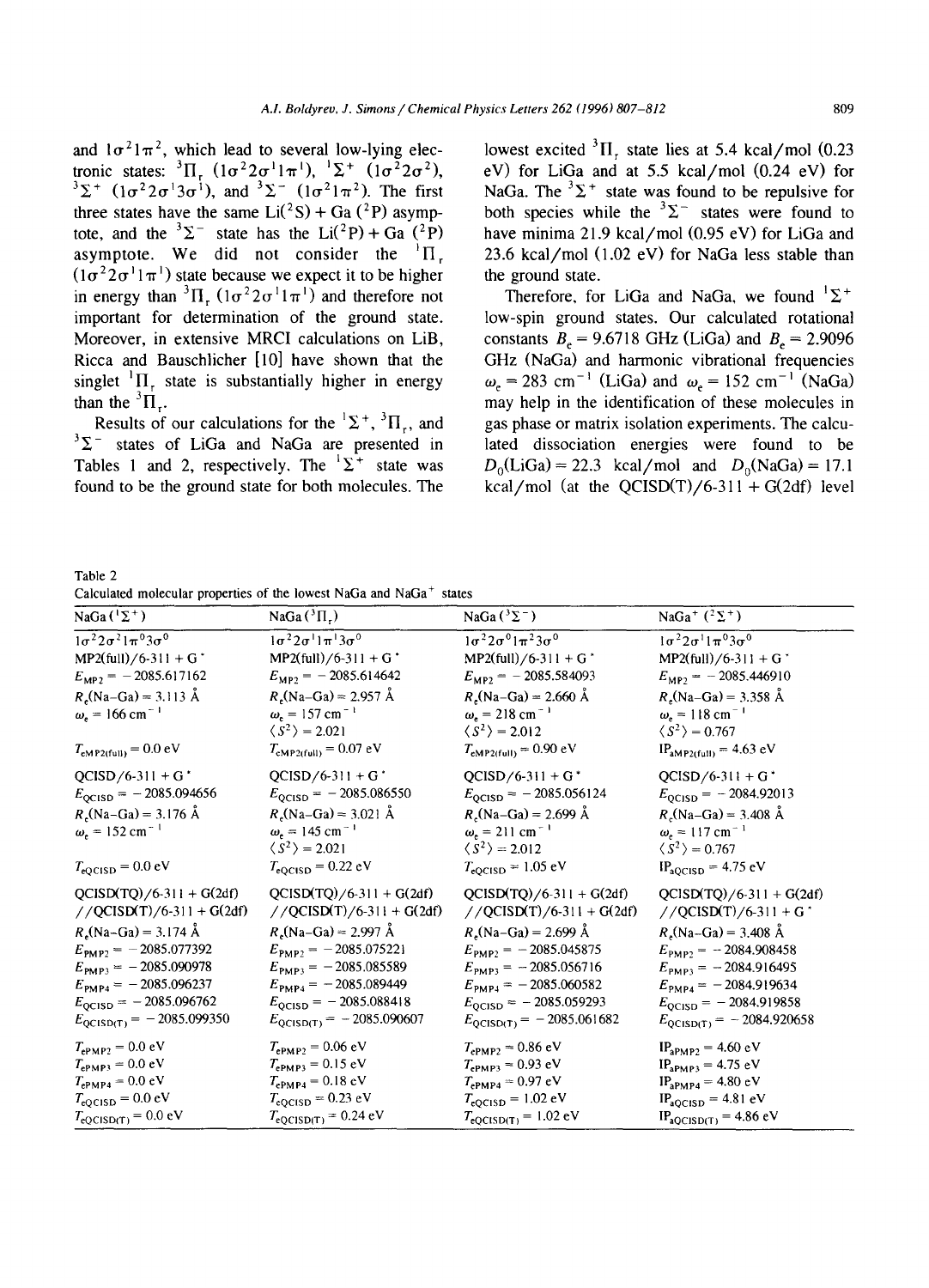with ZPE correction at the  $OCISD/6-311 + G^*$ level).

The analogous low-spin  ${}^{1}\Sigma^{+}$  ground states and low-lying  ${}^{3}$ II, high-spin states were examined previously for LiAl and NaAl and found to yield almost the same 0.22 eV(LiA1) [9] and 0.23 eV (NaA1, both at  $QCISD(T)/6-311 + G(2df)$  [2] excitation energies. To date, only LiB and NaB have been found to have  ${}^{3}$ II, high-spin ground states among diatomics from the isoelectronic series AB, where  $A = H$ , Li, Na and  $B = B$ , Al, Ga.

## **4. Why is LiB a triplet and are LiAI and LiGa singlets?**

It is natural to wonder why the ground states of LiB and NaB are triplets and those of LiAI, LiGa, NaAI and NaGa are singlets. To address this question, let us consider the electronic properties of the constituent atoms and of these molecules which are presented in Table 3.

| Table 3                                                            |  |  |  |
|--------------------------------------------------------------------|--|--|--|
| Calculated charge distributions in LiB, LiAl and LiGa <sup>a</sup> |  |  |  |

From the Aufbau principle, one might expect singlet ground states with  $1\sigma^2 2\sigma^2$  electronic configuration for all six molecules. The valence  $1\sigma$ -MO is a bonding orbital with participation of atomic orbitals of both atoms, and the  $2\sigma$ -MO is a lone pair of the group III atom. Because both MOs have  $\sigma$ -symmetry and are localized in similar regions of space, electrons occupying these MOs will strongly interact. As a result, the electrons in the  $2\sigma$ -MO will be polarized away from the alkali atom. As noted in Table 3, the electron affinities of B, AI and Ga are very similar and are close to the electron affinity of Li, while the ionization potential of B is substantially higher then those of A1 and Ga. Therefore, we believe, that it is the high IP of B that causes the triplet state ground states in LiB and NaB. That is, for LiB and NaB, electrons in the polarized  $2\sigma$ -MO try to move far from the B center, which destabilizes the singlet state more than in LiAi, NaA1, LiGa. Promotion of one  $2\sigma$  electron into the 1 $\pi$ -MO (which is composed almost completely from valence  $\pi$ -AOs of the group III atom) allows this electron to be closer to the nuclei. One can see from Table 3 that

|                                     | LiB        |                               | LiAl                   |             | LiGa             |              |
|-------------------------------------|------------|-------------------------------|------------------------|-------------|------------------|--------------|
|                                     | $\sqrt{2}$ | $\overline{\overline{}}^3\Pi$ | $\overline{1\Sigma^+}$ | $\rm ^3\Pi$ | $\overline{2^+}$ | $\rm{^3\Pi}$ |
| $R(Li-M), \tilde{A}$                | 2.419      | 2.141                         | 2.847                  | 2.623       | 2.874            | 2.637        |
| $\Delta E$ , kcal/mol               | 6.90       | 0.00                          | 0.00                   | 5.37        | 0.00             | 5.20         |
| $Q^{\text{Mult}}$ (M) $^b$          | $+0.03$    | $-0.30$                       | $+0.17$                | $-0.15$     | $-0.01$          | $-0.40$      |
| $Q^{\text{Dipole}}$ (M) $\circ$     | $-0.36$    | $-0.61$                       | $-0.14$                | $-0.38$     |                  |              |
| $Q^{\text{NBO}}$ (M) <sup>d</sup>   | $-0.33$    | $-0.74$                       | $-0.04$                | $-0.54$     | $-0.06$          | $-0.55$      |
| $\mu_e$ , D                         | 4.20       | 6.25                          | 1.98                   | 4.82        | 2.03             | 4.91         |
| $\langle R^2 \rangle$ au            | 66.0       | 53.2                          | 114.6                  | 98.6        | 129.1            | 112.0        |
| $\epsilon^{\text{HOMO}}, \text{eV}$ | $-5.49$    |                               | $-4.87$                |             | $-4.85$          |              |
| $\epsilon^{LUMO}$ , eV              | $-0.19$    |                               | $+0.03$                |             | $+0.03$          |              |
| $IPa$ , eV                          | 5.98       | 6.28                          | 6.01                   | 5.78        | 5.04             | 4.81         |
| $IP_M$ , eV $e$                     | 8.30       |                               | 5.99                   |             | 6.00             |              |
| $IP_{Li}$ , eV $\degree$            | 5.39       |                               | 5.39                   |             | 5.39             |              |
| $EA_M$ , eV $f$                     | 0.28       |                               | 0.44                   |             | 0.30             |              |
| $EA_{L1}$ , eV $f$                  | 0.62       |                               | 0.62                   |             | 0.62             |              |

<sup>a</sup> All data at QCISD/6-311 + G<sup>\*</sup>.

**b** Effective charges calculated using Mulliken population analysis.

c Effective charges were determined from a fit to the electrostatic potential at points selected according to the Merz-Singh-Kollman scheme and dipole moment (see Ref. [25] for details).

d Effective charges calculated according natural population analysis (see Ref. [24] for details).

e Data from Ref. [14].

 $f$  Data from Ref. [13].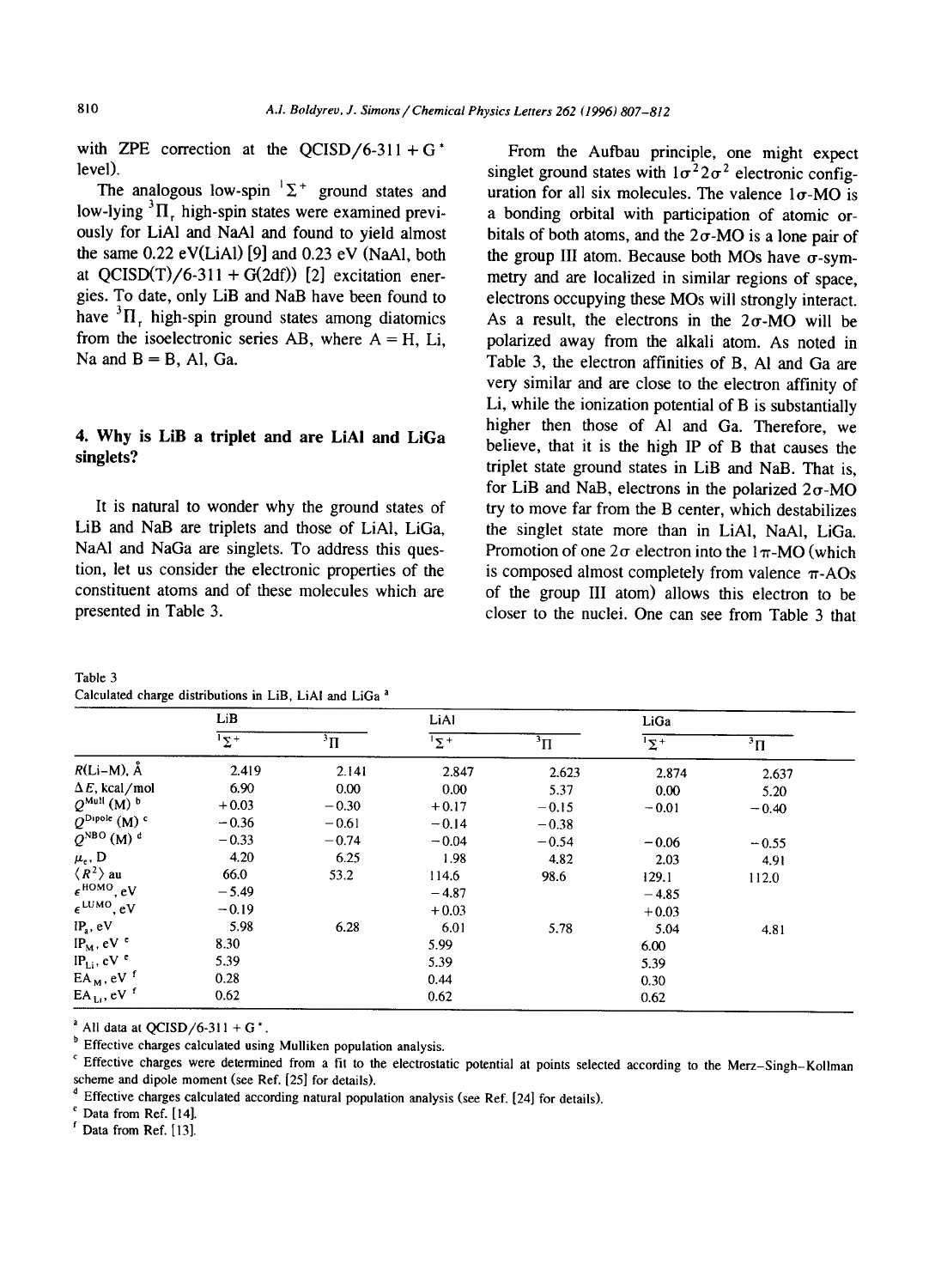the charge distribution, measured by the mean value of  $\langle R^2 \rangle$ , is indeed more compact in the triplets than in the singlets. If one accepts this explanation, one can make a prediction that not only LiB and NaB have triplet ground states, but also KB, RbB and CsB, while the other AlkM molecules, where  $Alk =$ Li, Na, K, Rb and Cs and M = Al, Ga, In  $IP = 5.79$ eV)  $[14]$  and Tl  $(IP = 6.11$  eV)  $[14]$  should have singlet ground states.

If one replaces the alkali atom by the valence isoelectronic hydrogen atom, one might expect, for example, that the singlet state in GaH will be even more stable than the triplet, because now the electrons in the  $1\sigma$ -MO are polarized toward the hydrogen which makes it possible for the electrons in the  $2\sigma$ -MO to remain near the Ga core, thus resulting in an increased relative stability of the singlet state. That is exactly what was found in recent ab initio calculations of the  ${}^{1}\Sigma^{+}$  and  ${}^{3}\Pi$  states of GaH by Kim and Balasubramanian [25], where the ground singlet electronic state was found to be more stable than the lowest triplet state by 48.1 kcal/mol. Taking this into account, one might expect that all HA  $(A = B, A)$ , Ga, In and Tl) must have singlet ground electronic states, which is exactly what was found experimentally for these molecules [26].

#### **5. Ionization energies of LiGa and NaGa**

We studied only the  ${}^{2}\Sigma^{+}$  state of LiGa<sup>+</sup> and  $NaGa<sup>+</sup>$ , which we believe is the only candidate for the ground electronic state. Results of our calculations are also presented in Tables 1 and 2. For both cations, the bond length is longer and the vibrational frequency is lower than in the neutral molecules. The calculated ionization potentials for both LiGa and NaGa are lower than those of the constituent atoms, which reflects some antibonding character of the  $2\sigma$ -HOMO, in agreement with our model above. The calculated dissociation energies of  $LiGa<sup>+</sup>$  and NaGa<sup>+</sup> were found to be  $D_e(LiGa^+ \rightarrow Li^+ + Ga) = 27.1$ kcal/mol and  $D_s(NaGa^+ \rightarrow Na^+ + Ga) = 19.2$ kcal/mol (all at  $OCISD(T)/6-311 + G(2df)$ ). Both cations are somewhat more strongly bound than their neutral counterparts.

#### **Acknowledgements**

This work was supported by NSF Grant #CHE91 16286,

### **References**

- [1] A.I. Boldyrev and J. Simons, Periodic Table of Diatomic Molecules, Part A: Diatomics of Main Group Elements (Wiley, London) in press.
- [2] A.I. Boldyrev, N. Gonzales and J. Simons, J. Phys. Chem. 98 (1994) 9931.
- [3] A.I. Boldyrev and J. Simons, J. Phys. Chem. 97 (1993) 1526.
- [4] A.I. Boldyrevand J. Simons, J. Phys. Chem. 97 (1993) 6149.
- [5] J.J. Kaufman and L.M. Sachs, J. Chem. Phys. 52 (1970) 645.
- [6] P.E. Cade and W.M. Huo, At. Data Nucl. Data Tables, 15 (1975) 1.
- [7] A.V. Nemukhin, J. Almlof and A. Heiberg, Chem. Phys. Lett. 76 (1980) 601.
- [8] D.B. Knowles and J.N. Murrell, J. Mol. Struct. (Theochem) 135 (1986) 169.
- [9] A.i. Boldyrev, J. Simons and P. v. R. Schleyer, J. Chem. Phys. 99 (1993) 8793.Unlinked.
- [10] A. Ricca and C.W. Bauschlicher, Jr., Chem. Phys. Lett. 241 (1995) 241.
- [11] L.R. Brock, J.S. Pilgrim and M.A. Duncun, Chem. Phys. Lett. 230 (1994) 93.
- [12] A. Nakajima, K. Hoshino, K. Watanabe, Y. Konishi, T. Kurikawa, S. lwata and K. Kaya, Chem. Phys. Lett. 222 (1994) 353.
- [13] H. Hotop and W.C. Lineberger, J. Phys. Chem. Ref. Data, 14 (1985) 731.
- [14] S.G. Lias, J.E. Bartmess, J.F. Liebman, J.L. Holmes, R.D. Levin and G. Mallard, Gas-Phase Ion and Neutral Thermochemistry. J. Phys. Chem. Ref. Data, 17 (1988) Supplement No. 1.
- [15] H.B. Schlegel, J. Comput. Chem. 3 (1982) 214
- [16] R. Krishnan, J.S. Binkley, R. Seeger and J.A. Pople, J. Chem. Phys. 72 (1980) 650.
- [17] A.D. McLean and G.S. Chandler, J. Chem. Phys. 72 (1980) 5639.
- [18] T. Clark, J. Chandrasekhar, G.W. Spitznagel and P. v. R. Schleyer, J. Comput. Chem. 4 (1983) 294.
- [19] M.J. Frisch, J.A. Pople and J.S. Binkley, J. Chem. Phys. 80 (1984) 3265.
- [20] J.A. Pople, M. Head-Gordon and K. Raghavachari, J. Chem. Phys. 87 (1987) 5968.
- [21] R. Krishnan and J.A. Pople, Int. J. Quant. Chem. 14 (1978) 91.
- [22] H.B. Schlegel, J. Chem. Phys. 84 (1984) 4530.
- [23] M.J. Frisch, G.W. Trucks, H.B. Schlegel, P.M.W. Gill, B.G. Johnson, M.A. Robb, J.R. Cheeseman, T.A. Keith, G.A. Petersson, J.A. Montgomery, K. Raghavachari, M.A. **A1-**